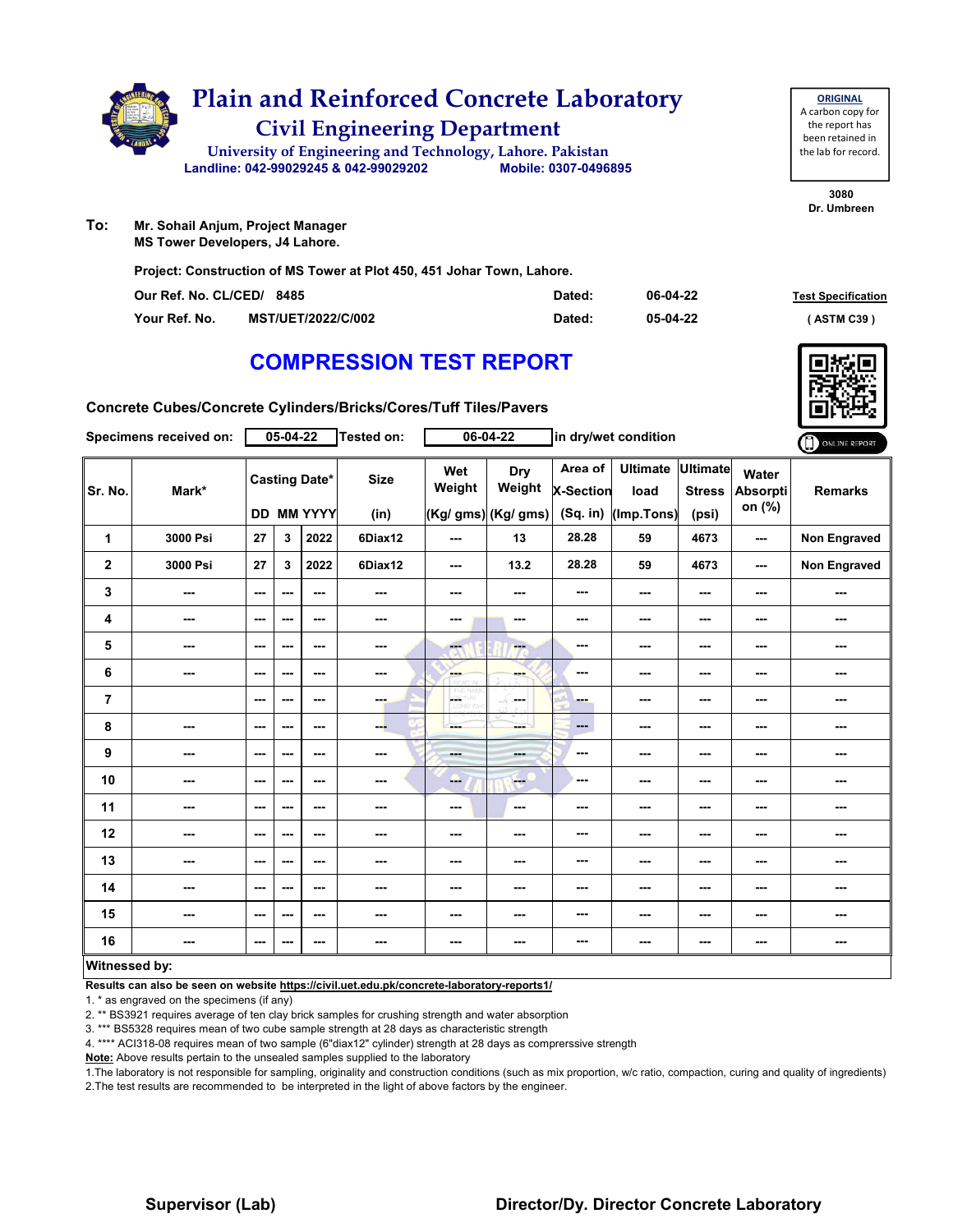

- **To: Mr. Sohail Anjum, Project Manager**
	- **MS Tower Developers, J4 Lahore.**

**Project: Construction of MS Tower at Plot 450, 451 Johar Town, Lahore.**

| Our Ref. No. CL/CED/ 8486 |                           | Dated: | 06-04-22 | <b>Test Specification</b> |
|---------------------------|---------------------------|--------|----------|---------------------------|
| Your Ref. No.             | <b>MST/UET/2022/C/003</b> | Dated: | 05-04-22 | ASTM C39                  |

# **COMPRESSION TEST REPORT**

**3080 Dr. Umbreen**

**ORIGINAL** A carbon copy for the report has been retained in the lab for record.

| Concrete Cubes/Concrete Cylinders/Bricks/Cores/Tuff Tiles/Pavers |  |
|------------------------------------------------------------------|--|
|------------------------------------------------------------------|--|

|                         | Specimens received on:   |                          | $05 - 04 - 22$ |                                    | <b>Tested on:</b>        |                            | 06-04-22                                    |                                           | in dry/wet condition                  |                                    |                             | ONLINE REPORT  |
|-------------------------|--------------------------|--------------------------|----------------|------------------------------------|--------------------------|----------------------------|---------------------------------------------|-------------------------------------------|---------------------------------------|------------------------------------|-----------------------------|----------------|
| Sr. No.                 | Mark*                    |                          |                | <b>Casting Date*</b><br>DD MM YYYY | <b>Size</b><br>(in)      | Wet<br>Weight              | <b>Dry</b><br>Weight<br>(Kg/ gms) (Kg/ gms) | Area of<br><b>X-Section</b><br>$(Sq.$ in) | <b>Ultimate</b><br>load<br>(Imp.Tons) | Ultimate<br><b>Stress</b><br>(psi) | Water<br>Absorpti<br>on (%) | <b>Remarks</b> |
| 1                       | 3000 Psi                 | 28                       | 3              | 2022                               | 6Diax12                  | ---                        | 12.4                                        | 28.28                                     | 23                                    | 1822                               | ---                         | Non Engraved   |
| $\overline{\mathbf{2}}$ | 3000 Psi                 | 28                       | 3              | 2022                               | 6Diax12                  | $\sim$                     | 13.2                                        | 28.28                                     | 61                                    | 4832                               | $\frac{1}{2}$               | Non Engraved   |
| 3                       | ---                      | $\sim$ $\sim$            | ---            | $- - -$                            | ---                      | ---                        | ---                                         | ---                                       | ---                                   | $--$                               | ---                         | ---            |
| 4                       | ---                      | $\sim$ $\sim$            | ---            | $--$                               | $\overline{\phantom{a}}$ | ---                        | ---                                         | ---                                       | ---                                   | $--$                               | ---                         | ---            |
| 5                       | ---                      | $\overline{\phantom{a}}$ | ---            | $--$                               | ---                      | ---                        | ---                                         | ---                                       | ---                                   | ---                                | ---                         | ---            |
| 6                       | ---                      | $\cdots$                 | ---            | ---                                | ---                      | ---                        | ---                                         | ---                                       | ---                                   | ---                                | ---                         | ---            |
| $\overline{7}$          |                          | $\sim$                   | ---            | ---                                | ---                      | A.<br>W<br><b>CORD WHE</b> | -F.<br>and a                                | ---                                       | ---                                   | ---                                | ---                         | ---            |
| 8                       | ---                      | $\sim$ $\sim$            | ---            | $--$                               | ---                      | ---                        | ---                                         | ---                                       | ---                                   | $--$                               | ---                         | ---            |
| 9                       | ---                      | $-$                      | ---            | $- - -$                            | $\cdots$                 | <b>Hotel</b>               | ---                                         | ---                                       | ---                                   | ---                                | ---                         | ---            |
| 10                      | ---                      | $\sim$ $\sim$            | ---            | ---                                | ---                      | ---                        | <b>Fee</b>                                  | ---                                       | ---                                   | ---                                | ---                         | ---            |
| 11                      | $\overline{\phantom{a}}$ | $\sim$ $\sim$            | ---            | ---                                | ---                      | $\overline{\phantom{a}}$   | $\sim$                                      | ---                                       | ---                                   | $--$                               | ---                         | ---            |
| 12                      | ---                      | $\sim$                   | ---            | ---                                | ---                      | ---                        | ---                                         | ---                                       | ---                                   | ---                                | ---                         | ---            |
| 13                      | ---                      | $\sim$                   | ---            | ---                                | ---                      | ---                        | ---                                         | ---                                       | ---                                   | ---                                | ---                         | ---            |
| 14                      | ---                      | $\sim$                   | ---            | ---                                | ---                      | ---                        | ---                                         | ---                                       | ---                                   | ---                                | ---                         | ---            |
| 15                      | ---                      | $\sim$ $\sim$            | ---            | $--$                               | ---                      | ---                        | ---                                         | ---                                       | ---                                   | ---                                | ---                         | ---            |
| 16                      | ---                      | $\sim$ $\sim$            | ---            | ---                                | ---                      | $\overline{\phantom{a}}$   | ---                                         | ---                                       | ---                                   | ---                                | ---                         | ---            |
| <b>Witnessed by:</b>    |                          |                          |                |                                    |                          |                            |                                             |                                           |                                       |                                    |                             |                |

### **Witnessed by:**

**Results can also be seen on website https://civil.uet.edu.pk/concrete-laboratory-reports1/**

1. \* as engraved on the specimens (if any)

2. \*\* BS3921 requires average of ten clay brick samples for crushing strength and water absorption

3. \*\*\* BS5328 requires mean of two cube sample strength at 28 days as characteristic strength

4. \*\*\*\* ACI318-08 requires mean of two sample (6"diax12" cylinder) strength at 28 days as comprerssive strength

**Note:** Above results pertain to the unsealed samples supplied to the laboratory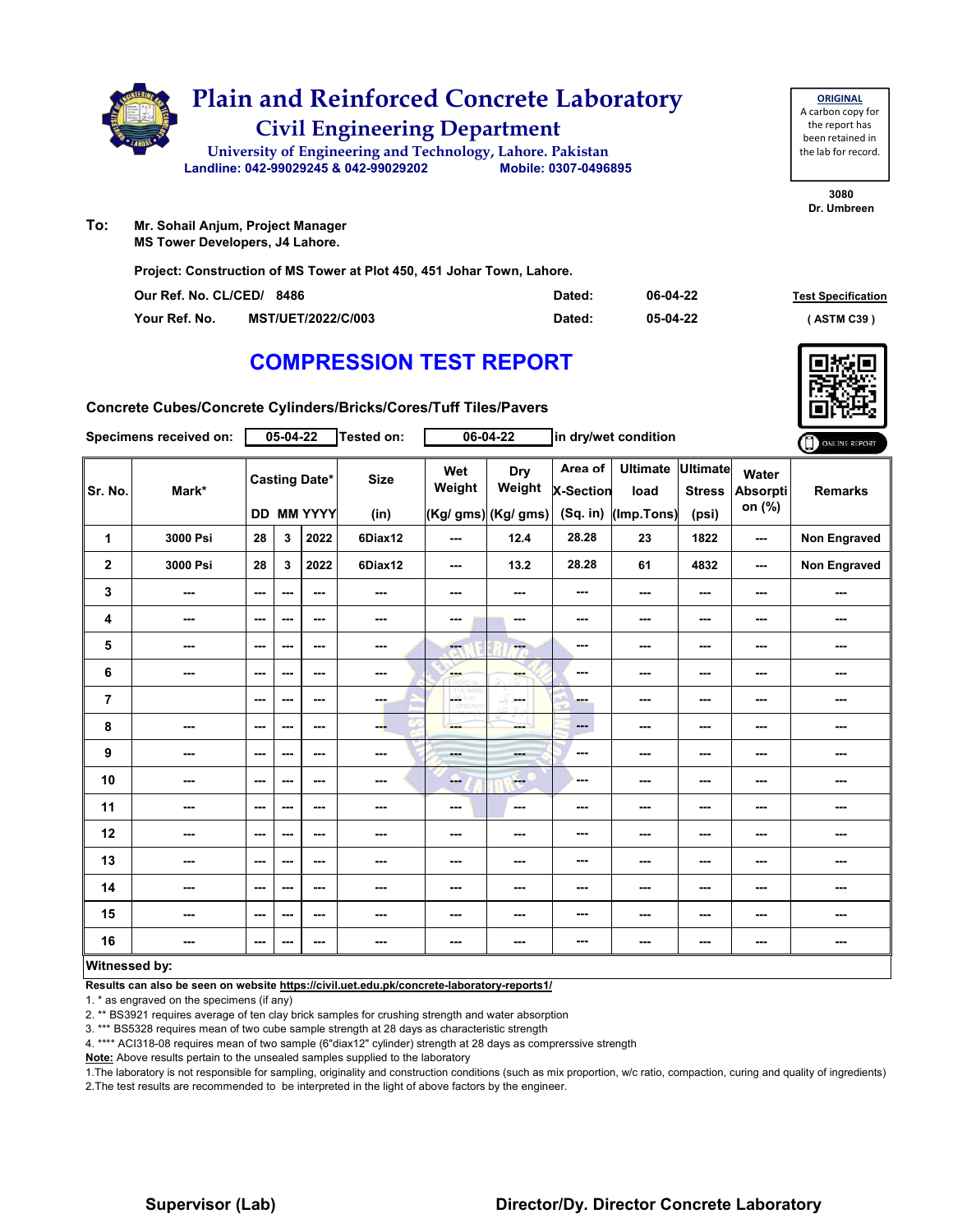

| <b>ORIGINAL</b>     |
|---------------------|
| A carbon copy for   |
| the report has      |
| been retained in    |
| the lab for record. |
|                     |

**3032 Dr. Aqsa**

**To: For and On Behalf of RNCE, Syed Usman Ali Quality Control Engineer, Rizwan Nazir Consulting Engineers, ECOE-QATPL-Bhikki.**

**Project: Construction of Energy Centre of Excellence in QATPL, Bhikki, Sheikhupura.**

| Our Ref. No. CL/CED/ 8487 |                                | Dated: | 06-04-22 | <b>Test Specification</b> |
|---------------------------|--------------------------------|--------|----------|---------------------------|
| Your Ref. No.             | <b>UET/ECOE-QATPL/RNCE/005</b> | Dated: | 28-03-22 | <b>ASTM C39</b>           |

## **COMPRESSION TEST REPORT**

|  | Concrete Cubes/Concrete Cylinders/Bricks/Cores/Tuff Tiles/Pavers |
|--|------------------------------------------------------------------|
|--|------------------------------------------------------------------|

|                      | Specimens received on:          |     | 29-03-22 |                      | Tested on:  |               | 05-04-22            | in dry/wet condition        |                         |                                  | ONLINE REPORT            |                |
|----------------------|---------------------------------|-----|----------|----------------------|-------------|---------------|---------------------|-----------------------------|-------------------------|----------------------------------|--------------------------|----------------|
| Sr. No.              | Mark*                           |     |          | <b>Casting Date*</b> | <b>Size</b> | Wet<br>Weight | Dry<br>Weight       | Area of<br><b>X-Section</b> | <b>Ultimate</b><br>load | <b>Ultimate</b><br><b>Stress</b> | Water<br><b>Absorpti</b> | <b>Remarks</b> |
|                      |                                 |     |          | <b>DD MM YYYY</b>    | (in)        |               | (Kg/ gms) (Kg/ gms) | (Sq. in)                    | (Imp.Tons)              | (psi)                            | on (%)                   |                |
| 1                    | <b>Ultra Super Plast</b><br>470 | 21  | 3        | 2022                 | 6Diax12     | ---           | 12.4                | 28.28                       | 40                      | 3168                             | ---                      | Non Engraved   |
| $\mathbf{2}$         | <b>Ultra Super Plast</b><br>470 | 21  | 3        | 2022                 | 6Diax12     | ---           | 12.4                | 28.28                       | 39                      | 3089                             | ---                      | Non Engraved   |
| 3                    | <b>Ultra Super Plast</b><br>470 | 21  | 3        | 2022                 | 6Diax12     | ---           | 12.8                | 28.28                       | 35                      | 2772                             | ---                      | Non Engraved   |
| 4                    | <b>Ultra Super Plast</b><br>470 | 17  | 3        | 2022                 | 6Diax12     | ---           | 13                  | 28.28                       | 42                      | 3327                             | ---                      | Non Engraved   |
| 5                    | <b>Ultra Super Plast</b><br>470 | 17  | 3        | 2022                 | 6Diax12     | ---           | 12.8                | 28.28                       | 40                      | 3168                             | ---                      | Non Engraved   |
| 6                    | <b>Ultra Super Plast</b><br>470 | 17  | 3        | 2022                 | 6Diax12     | ---           | 12.6                | 28.28                       | 40                      | 3168                             | ---                      | Non Engraved   |
| $\overline{7}$       |                                 | --- |          | ---                  |             | ÷.            | ومحمد               | ---                         | ---                     | ---                              | ---                      |                |
| 8                    | ---                             | --- | ---      | ---                  | ---         | ---           | ---                 | ---                         | ---                     | $--$                             | ---                      | ---            |
| $\boldsymbol{9}$     | ---                             | --- | $-$      | ---                  | ---         | <b>Barba</b>  | ---                 | ---                         | ---                     | ---                              | ---                      | ---            |
| 10                   | ---                             | --- | ---      | ---                  | ---         | ---           | ---                 | ---                         | ---                     | ---                              | ---                      | ---            |
| 11                   | ---                             | --- | ---      | ---                  | ---         | $--$          | ---                 | ---                         | ---                     | ---                              | ---                      |                |
| 12                   | ---                             | --- | ---      | ---                  | ---         | ---           | ---                 | ---                         | ---                     | ---                              | ---                      | ---            |
| 13                   | ---                             | --- | ---      | ---                  | ---         | ---           | ---                 | ---                         | ---                     | ---                              | ---                      |                |
| 14                   | ---                             | --- | ---      | ---                  | ---         | ---           | ---                 | ---                         | ---                     | ---                              | ---                      | ---            |
| 15                   | ---                             | --- | ---      | ---                  | ---         | ---           | ---                 | ---                         | ---                     | $--$                             | ---                      | ---            |
| 16                   |                                 | --- |          | ---                  | ---         | ---           | ---                 | ---                         | ---                     | ---                              | ---                      | ---            |
| <b>Witnessed by:</b> |                                 |     |          |                      |             |               |                     |                             |                         |                                  |                          |                |

### **Witnessed by:**

**Results can also be seen on website https://civil.uet.edu.pk/concrete-laboratory-reports1/**

1. \* as engraved on the specimens (if any)

2. \*\* BS3921 requires average of ten clay brick samples for crushing strength and water absorption

3. \*\*\* BS5328 requires mean of two cube sample strength at 28 days as characteristic strength

4. \*\*\*\* ACI318-08 requires mean of two sample (6"diax12" cylinder) strength at 28 days as comprerssive strength

**Note:** Above results pertain to the unsealed samples supplied to the laboratory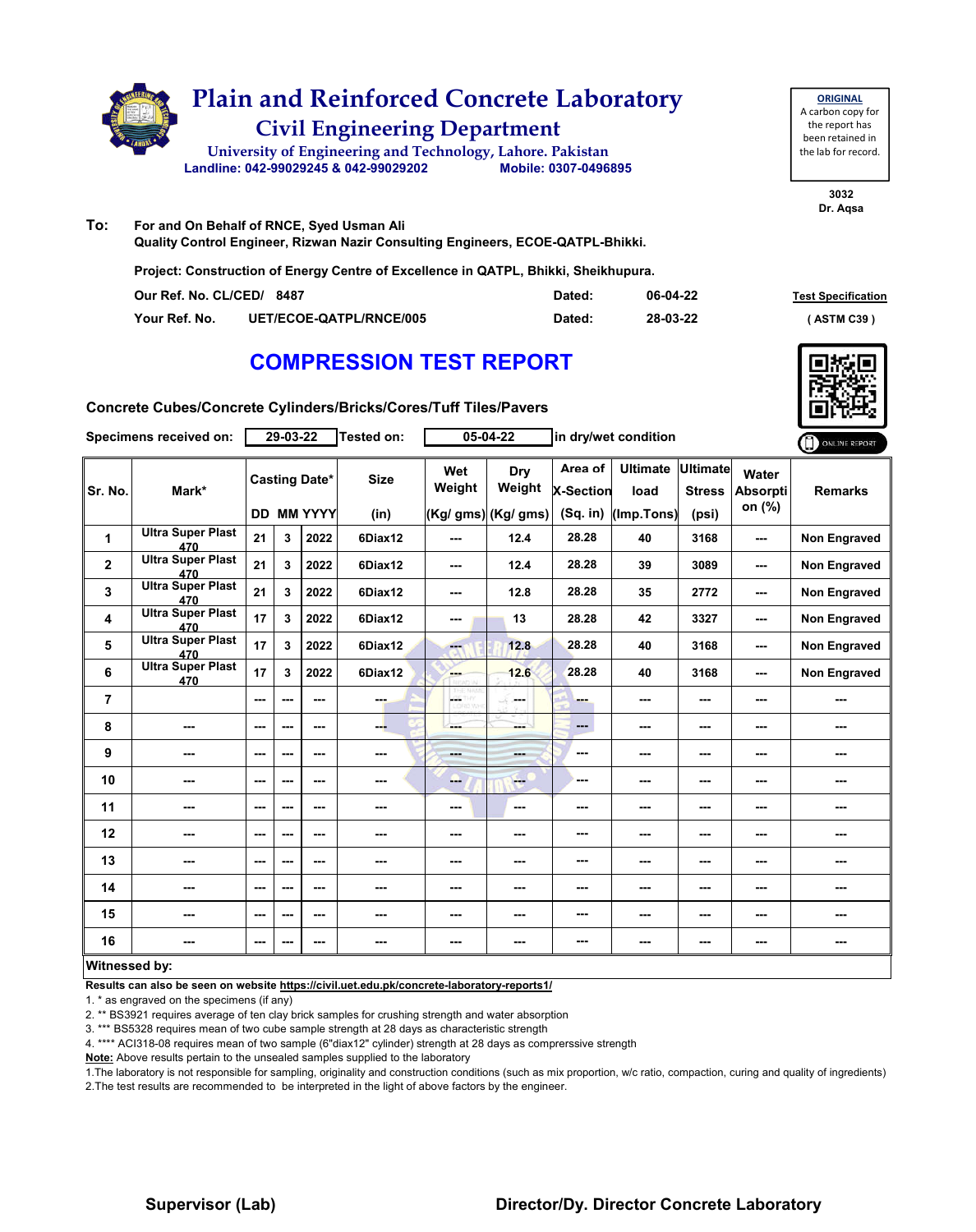

| <b>ORIGINAL</b>     |
|---------------------|
| A carbon copy for   |
| the report has      |
| been retained in    |
| the lab for record. |
|                     |

**2962 Dr. Umbreen**

**To: Shahid Masood**

**GHS Construction. Township, Lahore.**

**Project: Construction of TCF School Chiniot, Ahmad Shafi Campus.**

| Our Ref. No. CL/CED/ 8488 | Dated: | 06-04-22 | <b>Test Specification</b> |
|---------------------------|--------|----------|---------------------------|
| Nil<br>Your Ref. No.      | Dated: | 18-03-22 | ( BS 3921**               |

## **COMPRESSION TEST REPORT**

**Concrete Cubes/Concrete Cylinders/Bricks/Cores/Tuff Tiles/Pavers**

| Specimens received on: | 18-03-22 |                          |                   | <b>Tested on:</b>    | $04 - 04 - 22$              |                          | in dry/wet condition |                             |                         |                                  | ONLINE REPORT                      |                          |
|------------------------|----------|--------------------------|-------------------|----------------------|-----------------------------|--------------------------|----------------------|-----------------------------|-------------------------|----------------------------------|------------------------------------|--------------------------|
| Sr. No.<br>Mark*       |          |                          |                   | <b>Casting Date*</b> | <b>Size</b>                 | Wet<br>Weight            | Dry<br>Weight        | Area of<br><b>X-Section</b> | <b>Ultimate</b><br>load | <b>Ultimate</b><br><b>Stress</b> | Water<br><b>Absorpti</b><br>on (%) | <b>Remarks</b>           |
|                        |          |                          | <b>DD MM YYYY</b> |                      | (in)                        |                          | (Kg/ gms) (Kg/ gms)  | $(Sq.$ in)                  | (Imp.Tons)              | (psi)                            |                                    |                          |
| 1                      | 59       | $\overline{\phantom{a}}$ | ---               | ---                  | $8.9 \times 4.2 \times 3$   | 3440                     | 2950                 | 37.38                       | ---                     | ---                              | 16.61                              | ---                      |
| $\mathbf{2}$           | 59       | $- - -$                  | ---               | $\sim$               | $8.7 \times 4.2 \times 2.5$ | 3225                     | 2745                 | 36.54                       | ---                     | ---                              | 17.49                              | ---                      |
| 3                      | 59       | ---                      | ---               | ---                  | 8.6 x 4.2 x 2.9             | 3405                     | 2905                 | 36.12                       | $--$                    | $--$                             | 17.21                              | ---                      |
| 4                      | 59       | ---                      | ---               | ---                  | $8.6 \times 4.2 \times 2.7$ | 3425                     | 2940                 | 36.12                       | ---                     | ---                              | 16.5                               | $\overline{\phantom{a}}$ |
| 5                      | 59       | ---                      | ---               | $\sim$               | $8.7 \times 4.1 \times 2.8$ | 3360                     | 2890                 | 35.67                       | ---                     | ---                              | 16.26                              | ---                      |
| 6                      | ---      | $\sim$ $\sim$            | ---               | $\sim$ $\sim$        | ---                         | <b>Albert</b>            | ---                  | ---                         | ---                     | ---                              | ---                                | ---                      |
| $\overline{7}$         | ---      | ---                      | ---               | ---                  | ---                         | CETHY<br>LORD WH         | ---                  | ---                         | ---                     | $--$                             | ---                                | ---                      |
| 8                      | ---      | ---                      | ---               | ---                  | ---                         | ---                      | ---                  | $\qquad \qquad \cdots$      | ---                     | ---                              | ---                                | ---                      |
| $\boldsymbol{9}$       | ---      | ---                      | ---               | ---                  | ---                         | $- - -$                  | <b>SHOP</b>          | ---                         | ---                     | ---                              | ---                                | ---                      |
| 10                     | ---      | $\overline{\phantom{a}}$ | ---               | ---                  | ---                         | ---                      | $-1$                 | ---                         | ---                     | ---                              | ---                                | ---                      |
| 11                     | ---      | $\sim$ $\sim$            | ---               | ---                  | ---                         | $\overline{\phantom{a}}$ | ---                  | ---                         | $--$                    | $--$                             | ---                                | ---                      |
| 12                     | ---      | ---                      | ---               | ---                  | ---                         | ---                      | ---                  | ---                         | ---                     | ---                              | ---                                | ---                      |
| 13                     | ---      | ---                      | ---               | ---                  | ---                         | ---                      | ---                  | ---                         | ---                     | ---                              | ---                                | ---                      |
| 14                     | ---      | ---                      | ---               | ---                  | ---                         | ---                      | ---                  | ---                         | ---                     | $--$                             | ---                                | ---                      |
| 15                     | ---      | $\overline{\phantom{a}}$ | ---               | ---                  | $\sim$                      | ---                      | ---                  | ---                         | ---                     | ---                              | ---                                | ---                      |
| 16                     | ---      | $\overline{\phantom{a}}$ | ---               | ---                  | ---                         | ---                      | ---                  | ---                         | ---                     | ---                              | ---                                | ---                      |
| <b>Witnessed by:</b>   |          |                          |                   |                      |                             |                          |                      |                             |                         |                                  |                                    |                          |

### **Witnessed by:**

**Results can also be seen on website https://civil.uet.edu.pk/concrete-laboratory-reports1/**

1. \* as engraved on the specimens (if any)

2. \*\* BS3921 requires average of ten clay brick samples for crushing strength and water absorption

3. \*\*\* BS5328 requires mean of two cube sample strength at 28 days as characteristic strength

4. \*\*\*\* ACI318-08 requires mean of two sample (6"diax12" cylinder) strength at 28 days as comprerssive strength

**Note:** Above results pertain to the unsealed samples supplied to the laboratory

1.The laboratory is not responsible for sampling, originality and construction conditions (such as mix proportion, w/c ratio, compaction, curing and quality of ingredients) 2.The test results are recommended to be interpreted in the light of above factors by the engineer.

### **Supervisor (Lab) Director/Dy. Director Concrete Laboratory**

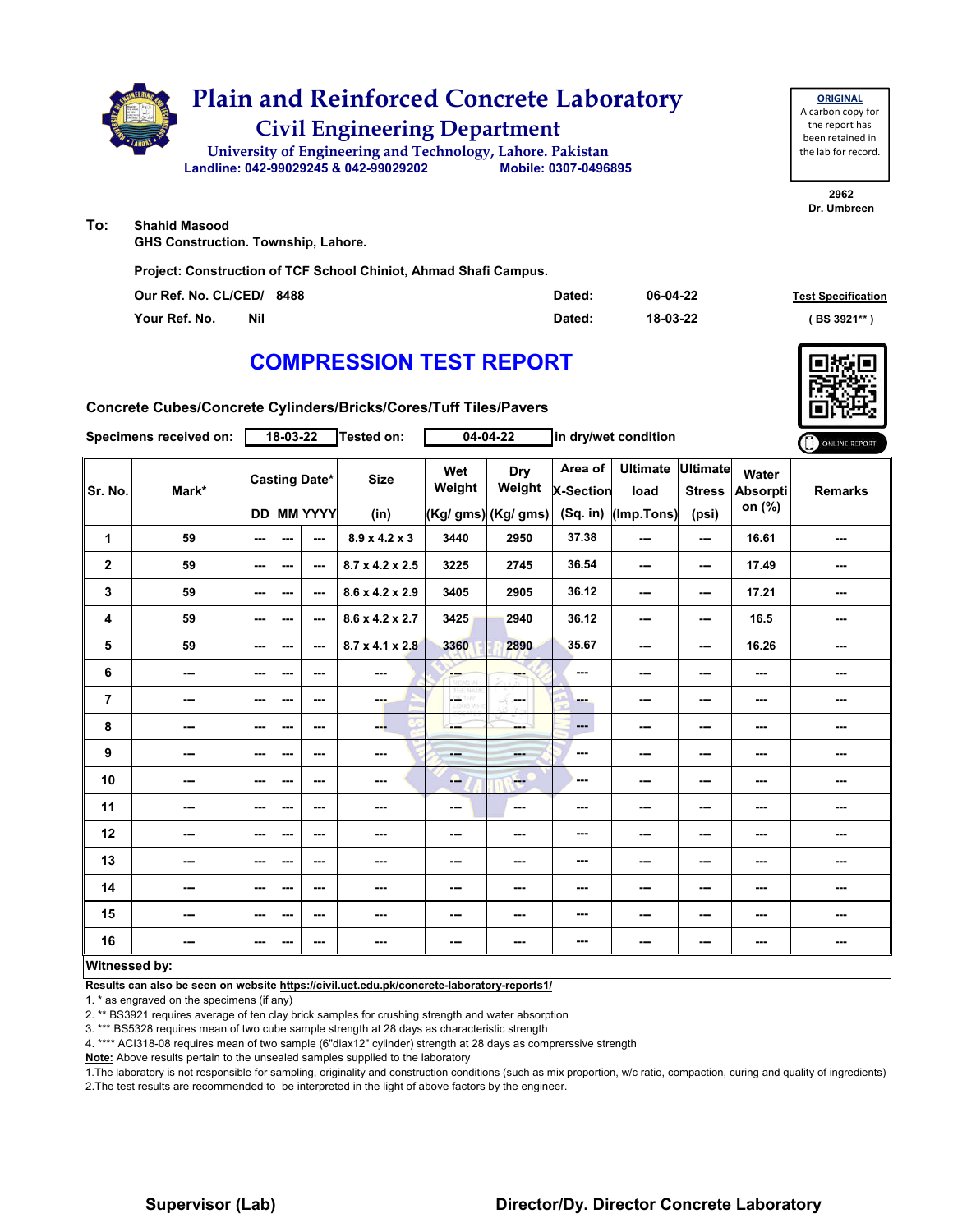

**ORIGINAL** A carbon copy for the report has been retained in the lab for record.

**2962 Dr. Umbreen**

**To: Shahid Masood**

**GHS Construction. Township, Lahore.**

**Project: Construction of TCF School Chiniot, Ahmad Shafi Campus.**

| Our Ref. No. CL/CED/ 8489 | Dated: | 06-04-22 | <b>Test Specification</b> |
|---------------------------|--------|----------|---------------------------|
| Your Ref. No.<br>Nil      | Dated: | 18-03-22 | ( BS 3921**               |

# **COMPRESSION TEST REPORT**

**Concrete Cubes/Concrete Cylinders/Bricks/Cores/Tuff Tiles/Pavers**

| Specimens received on: | 18-03-22 |                          |     | <b>Tested on:</b><br>$04 - 04 - 22$       |                             | in dry/wet condition                                                                           |                                       |                                           |                                       | ONLINE REPORT                             |                             |                |
|------------------------|----------|--------------------------|-----|-------------------------------------------|-----------------------------|------------------------------------------------------------------------------------------------|---------------------------------------|-------------------------------------------|---------------------------------------|-------------------------------------------|-----------------------------|----------------|
| Sr. No.                | Mark*    |                          |     | <b>Casting Date*</b><br><b>DD MM YYYY</b> | <b>Size</b><br>(in)         | Wet<br>Weight                                                                                  | Dry<br>Weight<br>$(Kg/gms)$ (Kg/ gms) | Area of<br><b>X-Section</b><br>$(Sq.$ in) | <b>Ultimate</b><br>load<br>(Imp.Tons) | <b>Ultimate</b><br><b>Stress</b><br>(psi) | Water<br>Absorpti<br>on (%) | <b>Remarks</b> |
| 1                      | 59       | $\overline{\phantom{a}}$ | --- | ---                                       | 8.9 x 4.2 x 2.8             | $\frac{1}{2} \left( \frac{1}{2} \right) \left( \frac{1}{2} \right) \left( \frac{1}{2} \right)$ | 2920                                  | 37.38                                     | 73                                    | 4375                                      | ---                         | ---            |
| $\mathbf 2$            | 59       | ---                      | --- | ---                                       | $8.7 \times 4.2 \times 2.9$ | $\sim$ $\sim$                                                                                  | 2835                                  | 36.54                                     | 44                                    | 2697                                      | ---                         | ---            |
| 3                      | 59       | $\sim$ $\sim$            | --- | $\sim$                                    | 8.7 x 4.2 x 2.8             | ---                                                                                            | 2895                                  | 36.54                                     | 41                                    | 2513                                      | ---                         | ---            |
| 4                      | 59       | $\sim$ $\sim$            | --- | $\sim$                                    | 8.8 x 4.2 x 2.8             | ---                                                                                            | 2900                                  | 36.96                                     | 49                                    | 2970                                      | ---                         | ---            |
| 5                      | 59       | ---                      | --- | ---                                       | $8.8 \times 4.2 \times 2.8$ | ---                                                                                            | 2740                                  | 36.96                                     | 45                                    | 2727                                      | ---                         | ---            |
| 6                      | ---      | $--$                     | --- | $--$                                      | $\overline{\phantom{a}}$    | <b>Albert</b>                                                                                  |                                       | ---                                       | ---                                   | ---                                       | ---                         | ---            |
| 7                      | ---      | ---                      | --- | ---                                       | ---                         | CETHY<br>LORD WHO                                                                              | $\frac{1}{2}$<br><b>Base</b>          | ---                                       | ---                                   | ---                                       | ---                         | ---            |
| 8                      | ---      | $\sim$ $\sim$            | --- | ---                                       | --                          | ---                                                                                            | ---                                   | ---                                       | ---                                   | $--$                                      | ---                         | ---            |
| 9                      | ---      | $--$                     | --- | ---                                       | $\cdots$                    | <b>House</b>                                                                                   | ---                                   | ---                                       | ---                                   | ---                                       | ---                         | ---            |
| 10                     | ---      | ---                      | --- | ---                                       | ---                         | ---                                                                                            | <b>Here</b>                           | ---                                       | ---                                   | ---                                       | ---                         | ---            |
| 11                     | ---      | $\sim$ $\sim$            | --- | ---                                       | ---                         | ---                                                                                            | $\sim$                                | ---                                       | ---                                   | ---                                       | ---                         | ---            |
| 12                     | ---      | ---                      | --- | ---                                       | ---                         | ---                                                                                            | ---                                   | ---                                       | ---                                   | ---                                       | ---                         | ---            |
| 13                     | ---      | $--$                     | --- | ---                                       | ---                         | ---                                                                                            | ---                                   | ---                                       | ---                                   | ---                                       | ---                         |                |
| 14                     | ---      | ---                      | --- | $-$                                       | $- - -$                     | ---                                                                                            | ---                                   | ---                                       | ---                                   | $- - -$                                   | ---                         | ---            |
| 15                     | ---      | $--$                     | --- | ---                                       | ---                         | ---                                                                                            | ---                                   | ---                                       | ---                                   | ---                                       | ---                         | ---            |
| 16                     | ---      | ---                      | --- | $\overline{\phantom{a}}$                  | ---                         | ---                                                                                            | ---                                   | ---                                       | ---                                   | ---                                       | ---                         | ---            |
| Witnessed by:          |          |                          |     |                                           |                             |                                                                                                |                                       |                                           |                                       |                                           |                             |                |

### **Witnessed by:**

**Results can also be seen on website https://civil.uet.edu.pk/concrete-laboratory-reports1/**

1. \* as engraved on the specimens (if any)

2. \*\* BS3921 requires average of ten clay brick samples for crushing strength and water absorption

3. \*\*\* BS5328 requires mean of two cube sample strength at 28 days as characteristic strength

4. \*\*\*\* ACI318-08 requires mean of two sample (6"diax12" cylinder) strength at 28 days as comprerssive strength

**Note:** Above results pertain to the unsealed samples supplied to the laboratory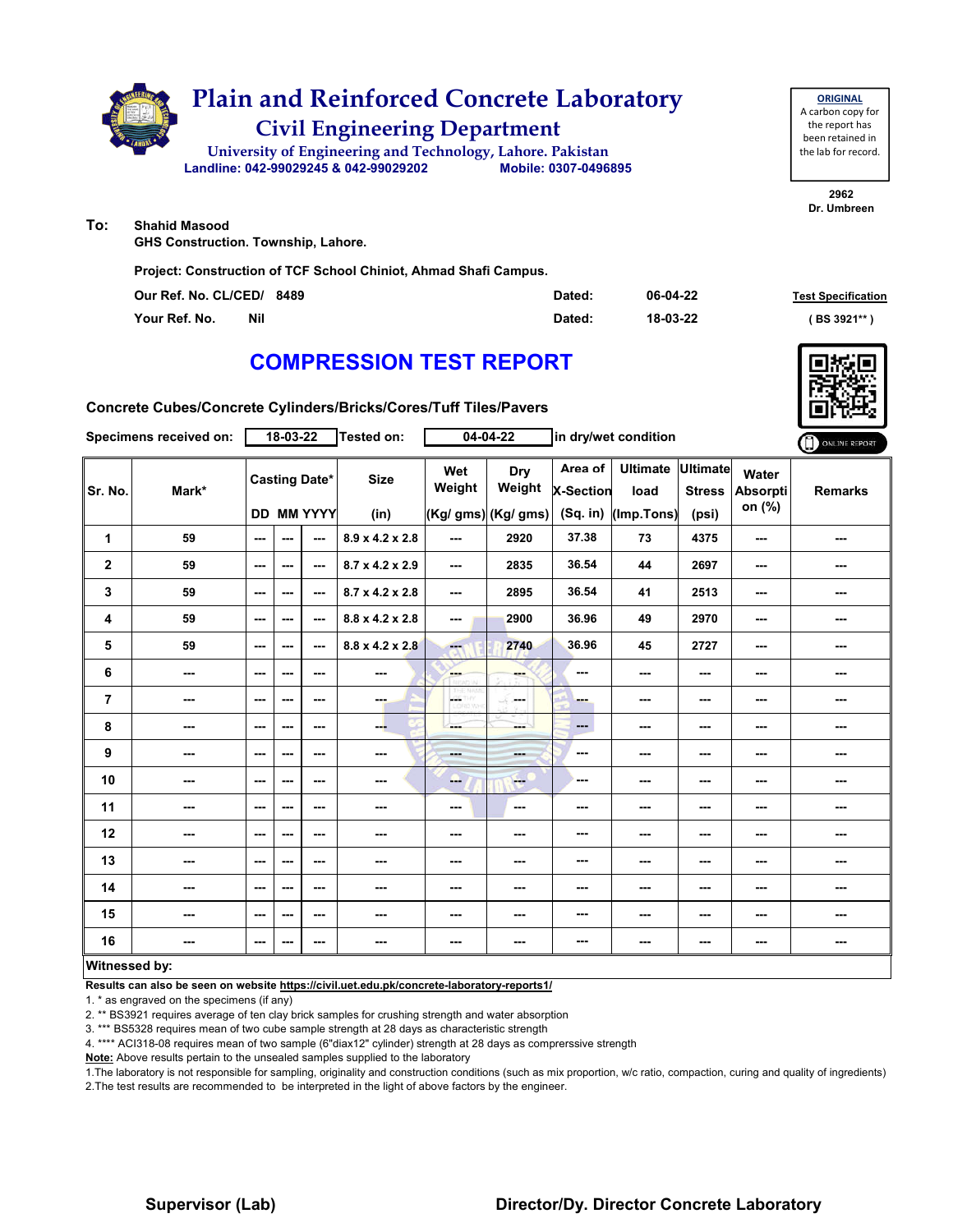

**To: Shahid Masood**

**GHS Construction. Township, Lahore.**

**Project: Construction of TCF School Samundari, Faisalabad.**

| Our Ref. No. CL/CED/ 8490 | Dated: | 06-04-22 | <b>Test Specification</b> |
|---------------------------|--------|----------|---------------------------|
| Your Ref. No.<br>Nil      | Dated: | 18-03-22 | ( BS 3921**               |

# **COMPRESSION TEST REPORT**

**Concrete Cubes/Concrete Cylinders/Bricks/Cores/Tuff Tiles/Pavers**

| Specimens received on: |       | 18-03-22                 |     |                                           | <b>Tested on:</b>           | $04 - 04 - 22$           |                                      | in dry/wet condition                    |                                       |                                           |                             | ONLINE REPORT  |
|------------------------|-------|--------------------------|-----|-------------------------------------------|-----------------------------|--------------------------|--------------------------------------|-----------------------------------------|---------------------------------------|-------------------------------------------|-----------------------------|----------------|
| Sr. No.                | Mark* |                          |     | <b>Casting Date*</b><br><b>DD MM YYYY</b> | <b>Size</b><br>(in)         | Wet<br>Weight            | Dry<br>Weight<br>(Kg/ gms) (Kg/ gms) | Area of<br><b>X-Section</b><br>(Sq. in) | <b>Ultimate</b><br>load<br>(Imp.Tons) | <b>Ultimate</b><br><b>Stress</b><br>(psi) | Water<br>Absorpti<br>on (%) | <b>Remarks</b> |
| 1                      | W-K   | $\sim$                   | --- | $\overline{a}$                            | $8.4 \times 4.1 \times 2.7$ | ---                      | 2785                                 | 34.44                                   | 39                                    | 2537                                      | ---                         | ---            |
| $\mathbf 2$            | W-K   | $\sim$                   | --- | $\sim$ $\sim$                             | 8.4 x 4.2 x 2.8             | $--$                     | 2720                                 | 35.28                                   | 49                                    | 3111                                      | ---                         | ---            |
| 3                      | W-K   | $\sim$                   | --- | $\sim$ $\sim$                             | 8.6 x 4.2 x 2.8             | ---                      | 2850                                 | 36.12                                   | 35                                    | 2171                                      | ---                         | ---            |
| 4                      | W-K   | $\sim$ $\sim$            | --- | $\sim$ $\sim$                             | $8.4 \times 4.1 \times 2.8$ | ---                      | 2835                                 | 34.44                                   | 51                                    | 3317                                      | ---                         | ---            |
| 5                      | W-K   | ---                      | --- | $\sim$ $\sim$                             | $8.5 \times 4 \times 2.7$   | <b>Age</b>               | 2900                                 | 34                                      | 53                                    | 3492                                      | ---                         | ---            |
| 6                      | ---   | $\overline{\phantom{a}}$ | --- | $\overline{\phantom{a}}$                  | $\sim$                      | ---                      | ---                                  | ---                                     | ---                                   | ---                                       | ---                         | ---            |
| 7                      | ---   | ---                      | --- | ---                                       | ---                         | <b>GETHY</b><br>LORD WHO | -F.<br>---                           | <b>Barnet</b>                           | ---                                   | ---                                       | ---                         | ---            |
| 8                      | ---   | $\sim$ $\sim$            | --- | $\sim$ $\sim$                             | --                          | ---                      | mana i                               | $---$                                   | ---                                   | ---                                       | ---                         | ---            |
| 9                      | ---   | $\sim$ $\sim$            | --- | $\sim$ $\sim$                             | $\sim$                      | ---                      | ener.                                | ---                                     | ---                                   | $\overline{\phantom{a}}$                  | ---                         | ---            |
| 10                     | ---   | $--$                     | --- | $\overline{\phantom{a}}$                  | ---                         | ---                      | $\qquad \qquad -$                    | ---                                     | ---                                   | ---                                       | ---                         | ---            |
| 11                     | ---   | $\overline{\phantom{a}}$ | --- | $\sim$                                    | $\sim$                      | ---                      | $\sim$                               | ---                                     | ---                                   | ---                                       | ---                         | ---            |
| 12                     | ---   | $--$                     | --- | ---                                       | ---                         | ---                      | ---                                  | ---                                     | ---                                   | ---                                       | ---                         | ---            |
| 13                     | ---   | $\sim$                   | --- | ---                                       | ---                         | ---                      | ---                                  | ---                                     | ---                                   | ---                                       | ---                         | ---            |
| 14                     | ---   | $-$                      | --- | $- - -$                                   | $\sim$                      | ---                      | ---                                  | ---                                     | ---                                   | $\overline{\phantom{a}}$                  | ---                         | ---            |
| 15                     | ---   | $--$                     | --- | $\overline{\phantom{a}}$                  | $\sim$                      | ---                      | ---                                  | ---                                     | ---                                   | ---                                       | ---                         | ---            |
| 16                     | ---   | $\overline{\phantom{a}}$ | --- | ---                                       | ---                         | ---                      | ---                                  | ---                                     | ---                                   | ---                                       | ---                         | ---            |
| Witnessed by:          |       |                          |     |                                           |                             |                          |                                      |                                         |                                       |                                           |                             |                |

### **Witnessed by:**

**Results can also be seen on website https://civil.uet.edu.pk/concrete-laboratory-reports1/**

1. \* as engraved on the specimens (if any)

2. \*\* BS3921 requires average of ten clay brick samples for crushing strength and water absorption

3. \*\*\* BS5328 requires mean of two cube sample strength at 28 days as characteristic strength

4. \*\*\*\* ACI318-08 requires mean of two sample (6"diax12" cylinder) strength at 28 days as comprerssive strength

**Note:** Above results pertain to the unsealed samples supplied to the laboratory

1.The laboratory is not responsible for sampling, originality and construction conditions (such as mix proportion, w/c ratio, compaction, curing and quality of ingredients) 2.The test results are recommended to be interpreted in the light of above factors by the engineer.

### **Supervisor (Lab) Director/Dy. Director Concrete Laboratory**